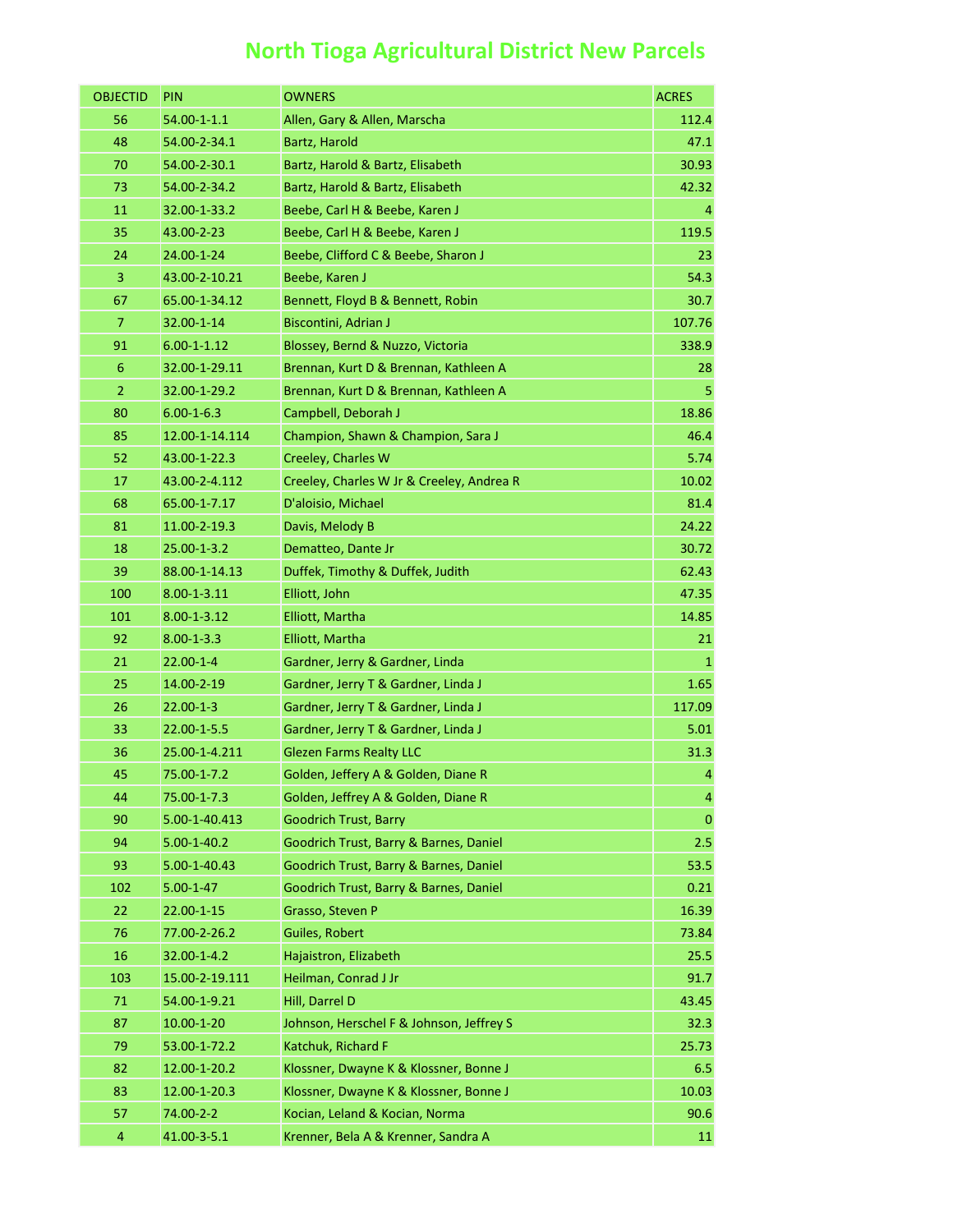## **North Tioga Agricultural District New Parcels**

| <b>OBJECTID</b> | PIN               | <b>OWNERS</b>                               | <b>ACRES</b>   |
|-----------------|-------------------|---------------------------------------------|----------------|
| 5               | 41.00-3-5.211     | Krenner, Bela A & Krenner, Sandra A         | 47             |
| 84              | 12.00-1-14.111    | Lee, Terry & Lee, Alice                     | 122.2          |
| 86              | 12.00-1-13.8      | Lee, Terry S & Alice, E                     | 67             |
| 32              | $16.00 - 2 - 2$   | Leonard, William L                          | 77             |
| 8               | 31.00-1-25        | Liddinton, Denise                           | 20             |
| 97              | $3.00 - 1 - 24$   | Marsella, Julio L & Marsella, Elaine M      | 99.52          |
| 10              | 24.00-1-31        | Mc Nally, Patrick & Mc Nally, Karen         | 39.64          |
| 14              | 32.00-1-5         | Mellem, Frederick & Mellem, Mildred         | 35.58          |
| 96              | $5.00 - 1 - 43$   | Mix, Lawrence & Dorothy                     | 67             |
| 95              | $5.00 - 1 - 45$   | Mix, Lawrence & Dorothy                     | 66.1           |
| 99              | $1.00 - 1 - 13$   | Nash, Douglas A                             | 238            |
| 98              | $1.00 - 1 - 26$   | Nash, Douglas A & Nash, Holly               | 79.8           |
| 88              | 11.00-2-23        | Negus, Christopher G                        | 59.1           |
| 89              | 11.00-1-29        | Negus, Christopher G & Northrop, Jennifer L | 181.22         |
| 401             | 52.00-1-12.3      | Newton, Rollin & Newton, Cynthia            | $\overline{2}$ |
| 13              | 31.07-1-27        | Partridge, Kenneth S & Partridge, Kathy L   | $\overline{0}$ |
| 31              | 15.00-1-11.3      | Payne, Joel F & Payne, Nancy M              | 165.4          |
| 29              | 24.00-1-5.2       | Petrosky, Kevin F & Petrosky, Linda         | 77.31          |
| 37              | 14.00-2-12.31     | Pitcher, David M & Pitcher, Lorie A         | 2              |
| 30              | 14.00-2-12.41     | Pitcher, David M & Pitcher, Lorie A         | 11.57          |
| 40              | 87.00-2-13        | <b>RDVB Family Partnership</b>              | 207.1          |
| 38              | 88.00-1-26.2      | <b>RDVB Family Partnership</b>              | $\overline{2}$ |
| 77              | 44.00-1-54        | Rigas, Angelo & Rigas, George               | 192.8          |
| 47              | 66.00-1-66        | Robbins, Kelly E                            | 18.57          |
| $\mathbf{1}$    | 32.00-1-16        | Saba, Merat M                               | 20             |
| 34              | 33.00-1-4.2       | Salko, Susan                                | 62.31          |
| 74              | 44.00-1-14.11     | Scannapieco, George                         | 106.9          |
| 75              | 44.00-1-14.2      | Scannapieco, George & Scannapieco, Wendy    | 21.47          |
| 51              | 44.00-1-27        | Scannapieco, George & Scannapieco, Wendy L  | 123.7          |
| 15              | 25.00-1-3.4       | <b>Shaff Sports Club</b>                    | 61.59          |
| 69              | 65.00-1-15.1      | Sikorski, Joseph & Sikorski, Carol          | 95.37          |
| 66              | 65.00-1-15.3      | Sikorski, Joseph & Sikorski, Carol          | 35.42          |
| 65              | 65.00-1-17.1      | Sikorski, Joseph & Sikorski, Carol          | 124.65         |
| 55              | $77.00 - 1 - 3$   | Sikorski, Joseph & Sikorski, Carol          | 50.6           |
| 27              | $22.00 - 1 - 6$   | Simmons, William J & Simmons, Cheryl S      | 123.9          |
| 28              | 23.00-1-1.21      | Simmons, William J & Simmons, Cheryl S      | 54.9           |
| 60              | 65.00-1-39.15     | Skellett, Chris & Skellett, David           | 63.8           |
| 61              | 65.00-1-40        | Skellett, Chris E & Johnson, Lisa Dee       | 21.77          |
| 78              | 42.00-1-53        | Smith, Warren & Smith, Janet                | 30.83          |
| 19              | 24.00-1-6.14      | Stastyshyn, Danny L & Stastyshyn, Michelle  | 5.19           |
| 20              | $25.00 - 1 - 6$   | Stastyshyn, Danny L & Stastyshyn, Michelle  | 23.2           |
| 72              | 65.00-1-27.12     | Taylor, Byron J                             | 20             |
| 23              | 23.00-2-7.121     | <b>Tioga Hardwoods MFG LLC</b>              | 49.62          |
| 12              | $25.00 - 1 - 4.1$ | Tompkins, Nancy J                           | 20.03          |
| 41              | 74.00-2-16        | <b>Tri-Kay Farms</b>                        | 12.26          |
| 42              | 86.00-1-26        | Truman, Charles W Jr                        | 50             |